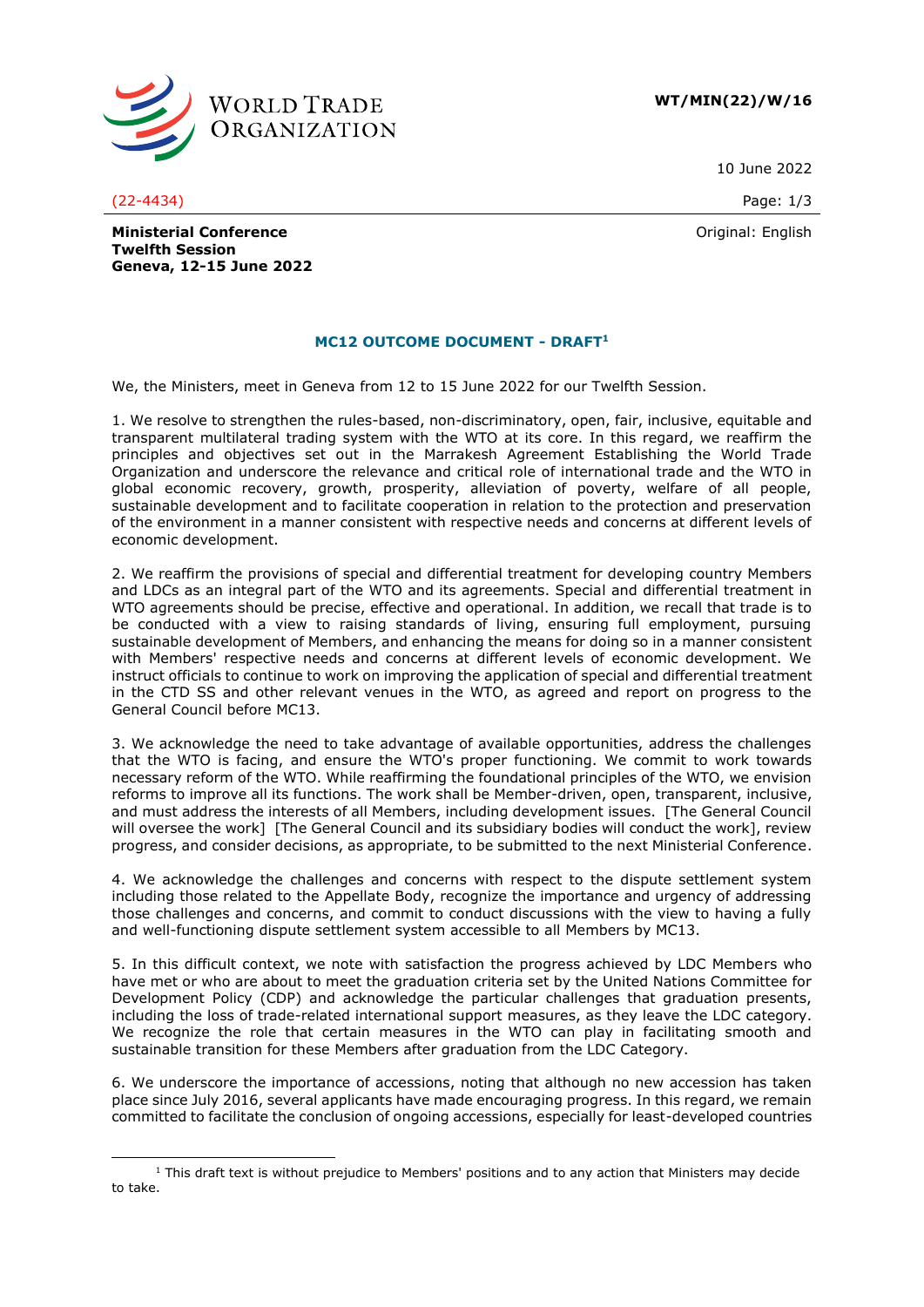fully in line with the General Council Guidelines on LDC Accessions, and to provide technical assistance, where appropriate, including in the post-accession phase.

7. We recognize the special situation of the Members acceded in accordance with Article XII of the Agreement Establishing the World Trade Organization who have undertaken extensive commitments at the time of accession, including in market access. This situation shall be taken into account in negotiations.

8. We reaffirm our decision at the Tenth Ministerial Conference in Nairobi on implementation of preferential treatment in favour of services and service suppliers of least-developed countries and increasing LDC participation in services trade, and instruct the Council for Trade in Services to review and promote the operationalization of the waiver including to explore improvements in LDC services export data; to review information on LDC services suppliers and consumers of LDC services in preference providing Member markets; and to assess best practices in facilitating the use of the preferences. On this matter, we instruct the General Council to report to our next session on progress.

We reaffirm our decision at the Ninth Ministerial Conference in Bali on Duty-Free Quota-Free Market Access for Least-Developed Countries and instruct the Committee on Trade and Development to recommence the annual review process on preferential DFQF market access for LDCs. On this matter, we instruct the General Council to report on the progress to our next session.

We welcome the decision of the Committee on Rules of Origin (CRO) adopted on 14 April 2022 (G/RO/95) on Preferential Rules of Origin and the Implementation of the Nairobi Ministerial Decision. We instruct the CRO to report its work to the General Council ahead of the Thirteenth Ministerial Conference.

We also acknowledge LDCs' commitment and efforts in implementation of the TFA. We urge all Members to assist the LDCs in meeting their definitive category C deadlines.

We recognize the importance of Aid for Trade initiatives in trade-related capacity building for the LDCs. We recommend that such programmes prioritise the objectives identified by the LDCs.

9. We instruct the Trade Facilitation Committee to hold a Dedicated Session on transit issues annually until the next review of the Trade Facilitation Agreement is completed. These dedicated sessions will highlight the importance of transit and reserve time for the Committee to discuss best practices, as well as the constraints and challenges faced by all landlocked WTO Members, including landlocked developing countries and LDCs as outlined in G/TFA/W/53.

10. Services trade is vital to the global economy and has a major role to play in global economic output and employment. The COVID-19 pandemic has highlighted the importance of services and has had a significant impact on services trade and services sectors, particularly for developing Members, including least-developed countries (LDCs). We underscore the importance of recovery for services most impacted by the pandemic and of efforts to strengthen such services, taking into account challenges and opportunities encountered by Members. We acknowledge the need to facilitate the increasing participation of developing Members, including LDCs, in global services trade, including by paying particular attention to sectors and modes of supply of export interest to them. We take note of work in the area of trade in services.<sup>2</sup>

11. We take note of the reports from the General Council and its subsidiary bodies. These reports, and the Decisions stemming from them demonstrate Members' continued commitment to the work of the WTO, thereby strengthening its effectiveness and the multilateral trading system as a whole.

12. We recognize the importance of strengthened collaboration and cooperation with other intergovernmental organizations and other relevant stakeholders that have responsibilities related to those of the WTO, in accordance with the rules and principles of the WTO, to restore trust, certainty and predictability in the world economy and effectively address current and future multidimensional challenges.

**\_\_\_\_\_\_\_\_\_\_\_\_\_\_\_**

<sup>2</sup> As contained in WT/MIN(22)/W/12.